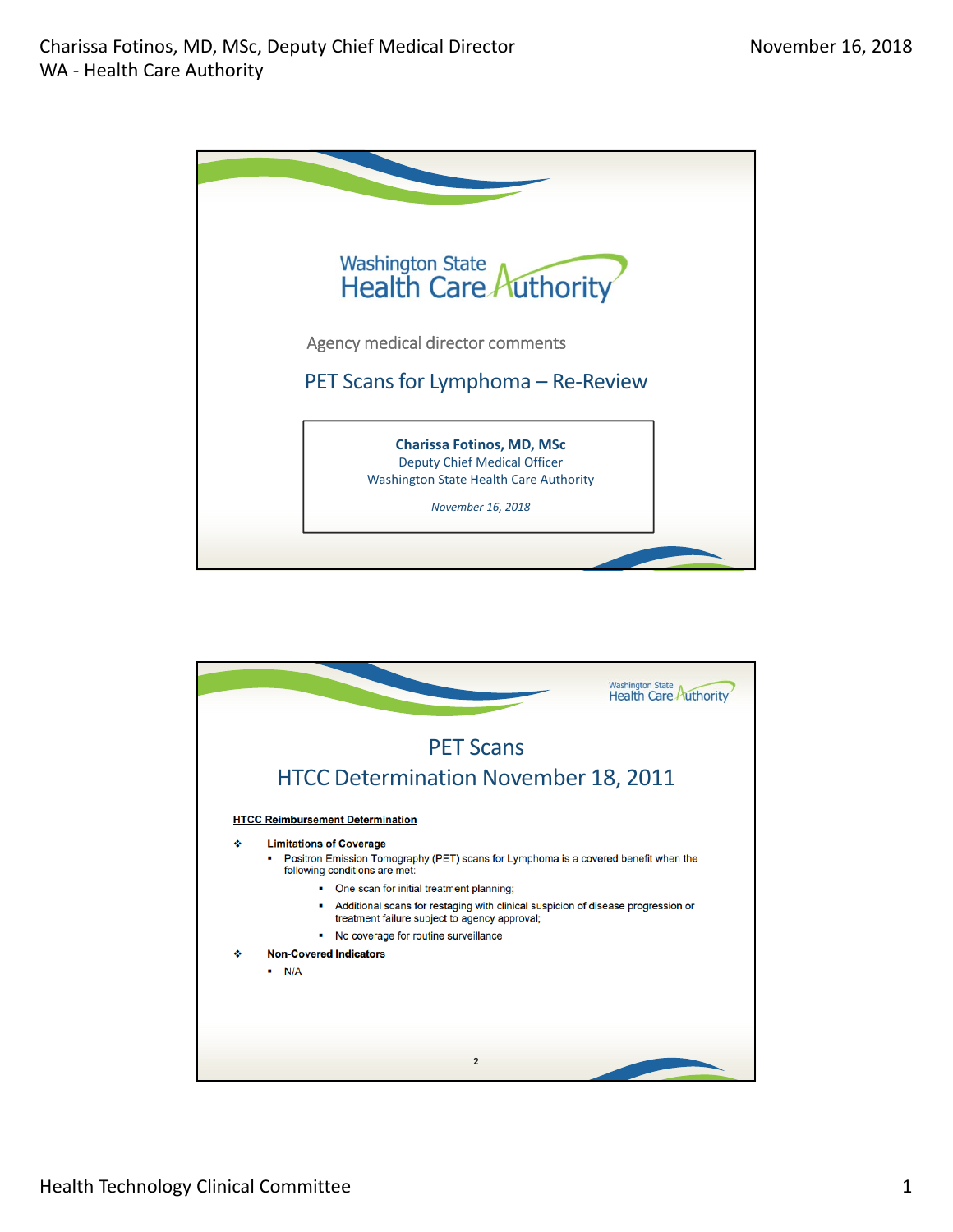

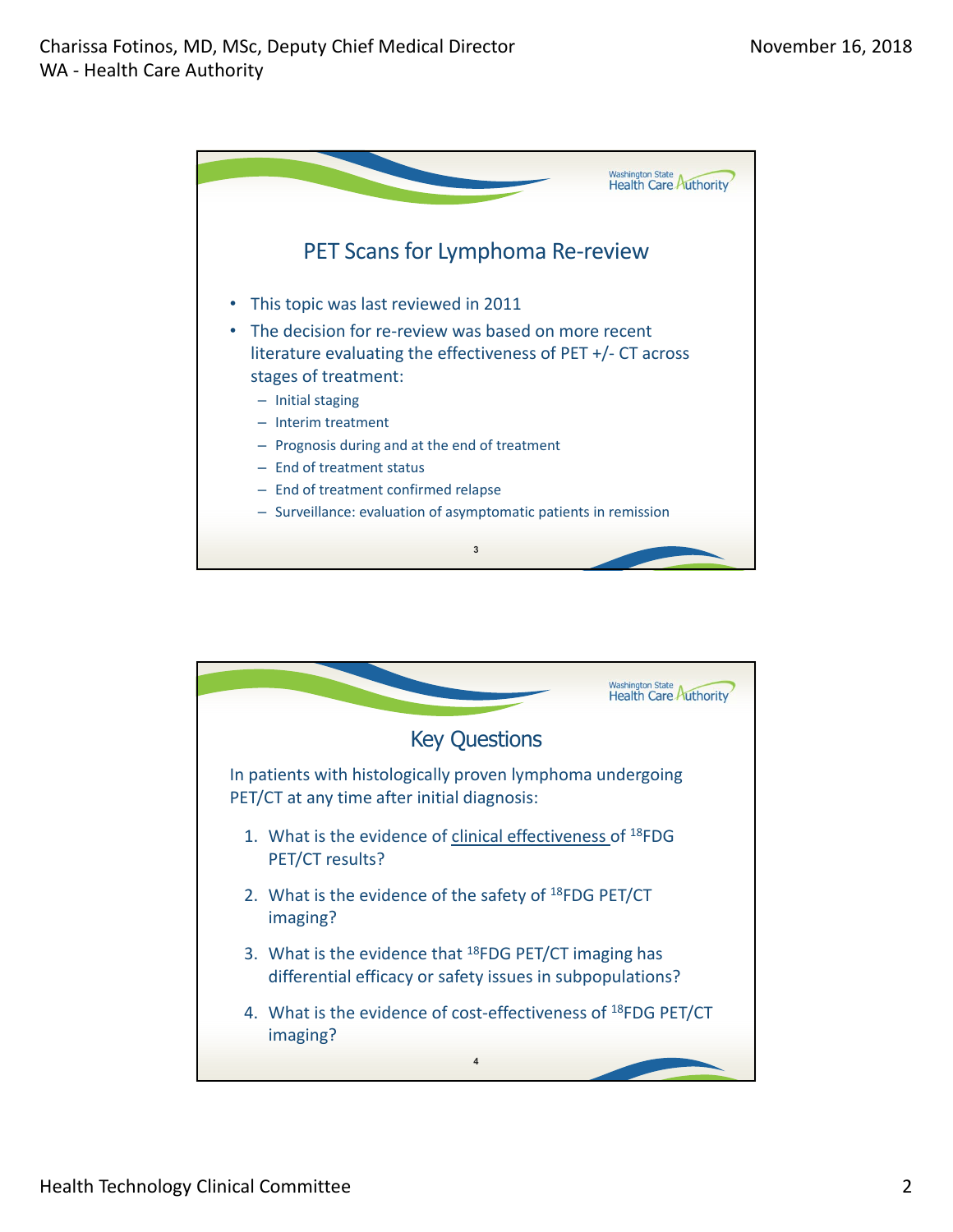|                                                   |                            |                                                                                                                                                                                            |                               | <b>Washington State</b><br><b>Health Care Authorit</b> |
|---------------------------------------------------|----------------------------|--------------------------------------------------------------------------------------------------------------------------------------------------------------------------------------------|-------------------------------|--------------------------------------------------------|
|                                                   |                            | PET Scans for Lymphoma                                                                                                                                                                     |                               |                                                        |
| <b>Diffuse Large</b><br><b>B</b> Cell<br>Lymphoma | <b>Hodgkin</b><br>Lymphoma | <b>Anaplastic</b><br><b>Large Cell</b><br>Lymphoma                                                                                                                                         | <b>Follicular</b><br>Lymphoma | <b>Small</b><br>Lymphocytic<br>Lymphoma                |
| 2013;28:85-92                                     |                            | Manohar K, Mittal BR, Bhattacharya A, Malhotra P, Varma S. Fluoro-deoxy-glucose positron<br>emission tomography/computed tomography in lymphoma: A pictorial essay. Indian J Nucl Med<br>5 |                               |                                                        |

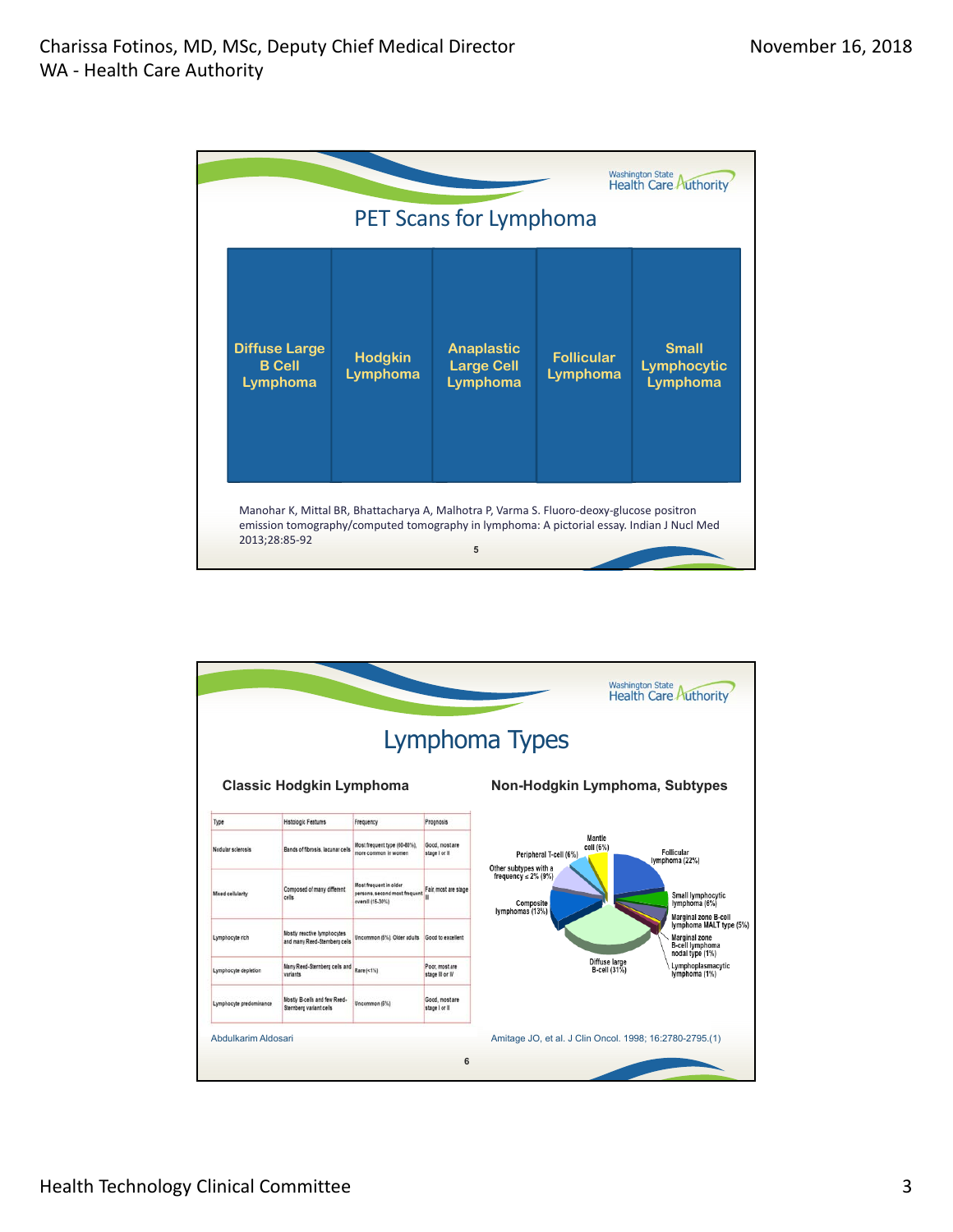|                 |                                         | Washington State<br>Health Care Authority |
|-----------------|-----------------------------------------|-------------------------------------------|
|                 | <b>Agency Medical Director Concerns</b> |                                           |
| SAFETY = Medium |                                         |                                           |
| $EFTICACY =$    | <b>High</b>                             |                                           |
| $Cost =$ Medium |                                         |                                           |
|                 |                                         |                                           |
|                 |                                         |                                           |
| $\overline{7}$  |                                         |                                           |

|               | <b>Washington State</b><br><b>Health Care Authorit</b>                                        |  |
|---------------|-----------------------------------------------------------------------------------------------|--|
|               | Diagnosis Codes - Lymphoma                                                                    |  |
| $ICD-9/10$    | <b>Diagnosis Code Description</b>                                                             |  |
| $C81 - C88.9$ |                                                                                               |  |
| C81           | Hodgkin lymphoma                                                                              |  |
| C82           | Follicular lymphoma                                                                           |  |
| C83           | Non-follicular lymphoma                                                                       |  |
| C84           | Mature T/NK-cell lymphomas                                                                    |  |
| <b>C85</b>    | Other specified and unspecified types of non-Hodgkin lymphoma                                 |  |
| C86           | Other specified types of T/NK-cell lymphoma                                                   |  |
| <b>C88</b>    | Malignant immunoproliferative diseases and certain other B-cell<br>lymphomas                  |  |
| 200.0-202.98  |                                                                                               |  |
| 200           | Lymphosarcoma and reticulosarcoma and other specified malignant<br>tumors of lymphatic tissue |  |
| 201           | Hodgkin's disease                                                                             |  |
| 202           | Other malignant neoplasm of lymphoid and histiocytic tissue                                   |  |
|               | 8                                                                                             |  |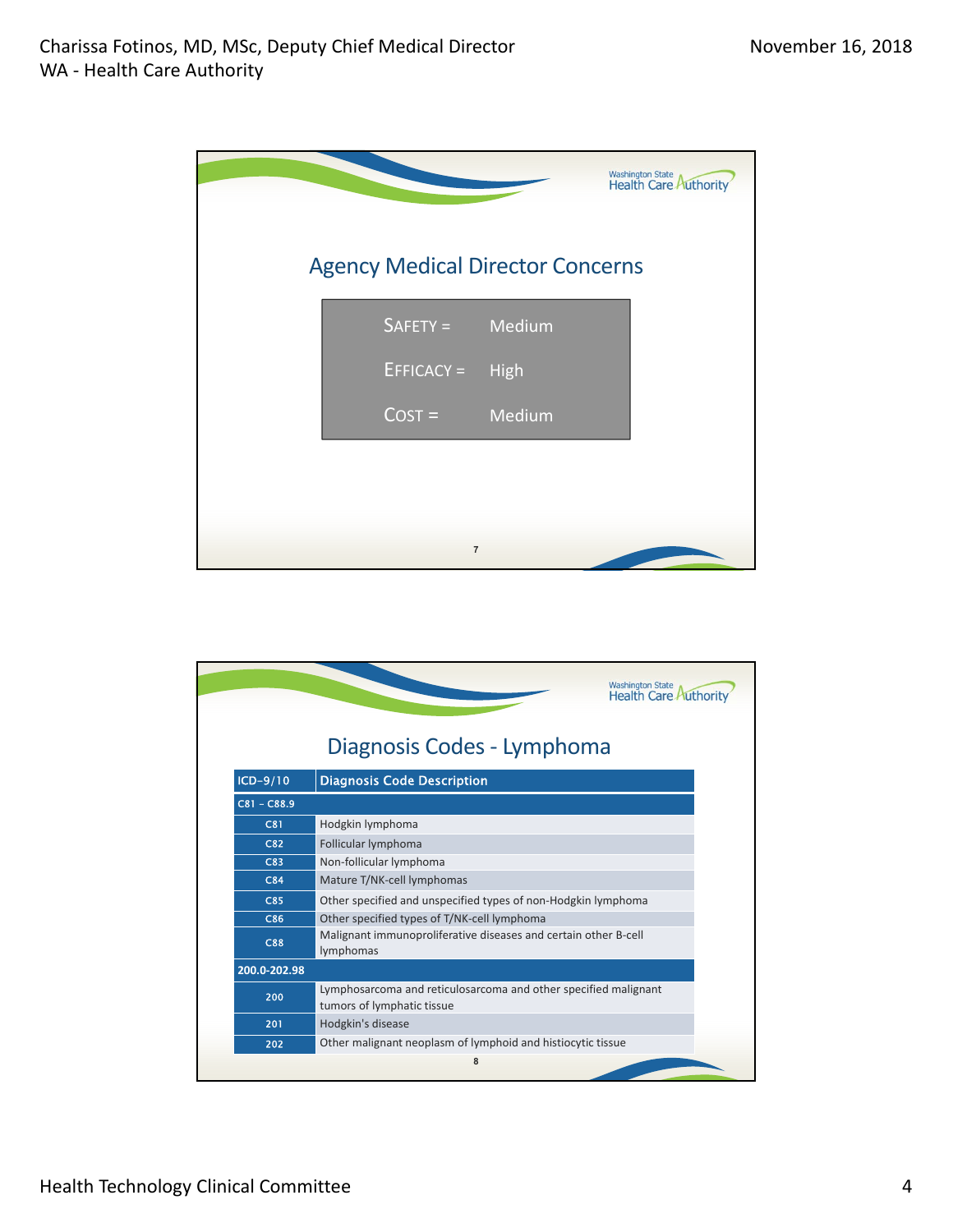

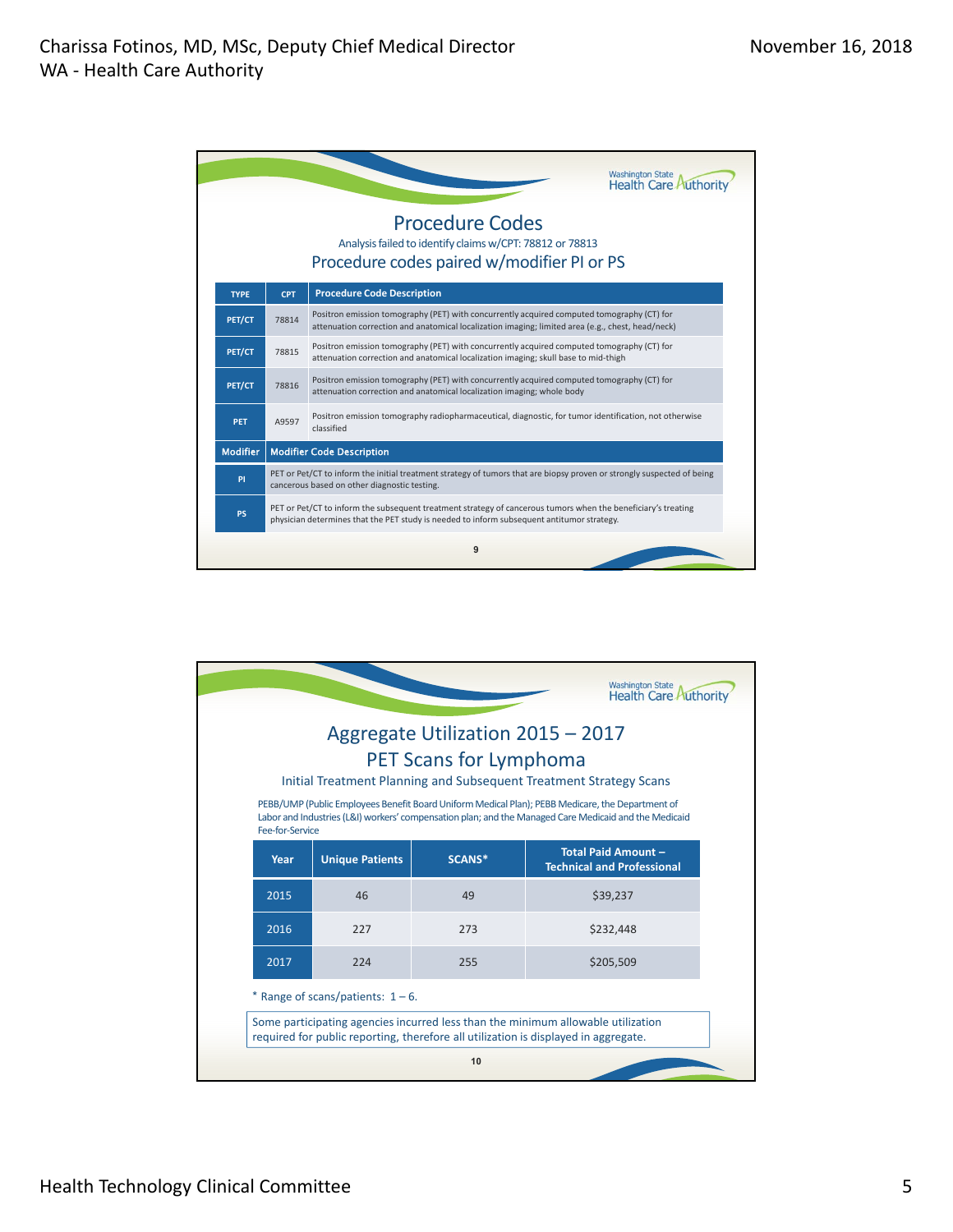|                                      |         | Washington State<br>Health Care Authority |
|--------------------------------------|---------|-------------------------------------------|
| <b>Current State Agency Policy</b>   |         |                                           |
| PEBB (Regence) -                     | Covered |                                           |
| Medicaid FFS/ Managed Care - Covered |         |                                           |
| Labor and Industries -               | Covered |                                           |
|                                      |         |                                           |
|                                      |         |                                           |
|                                      |         |                                           |
|                                      |         |                                           |
| 11                                   |         |                                           |

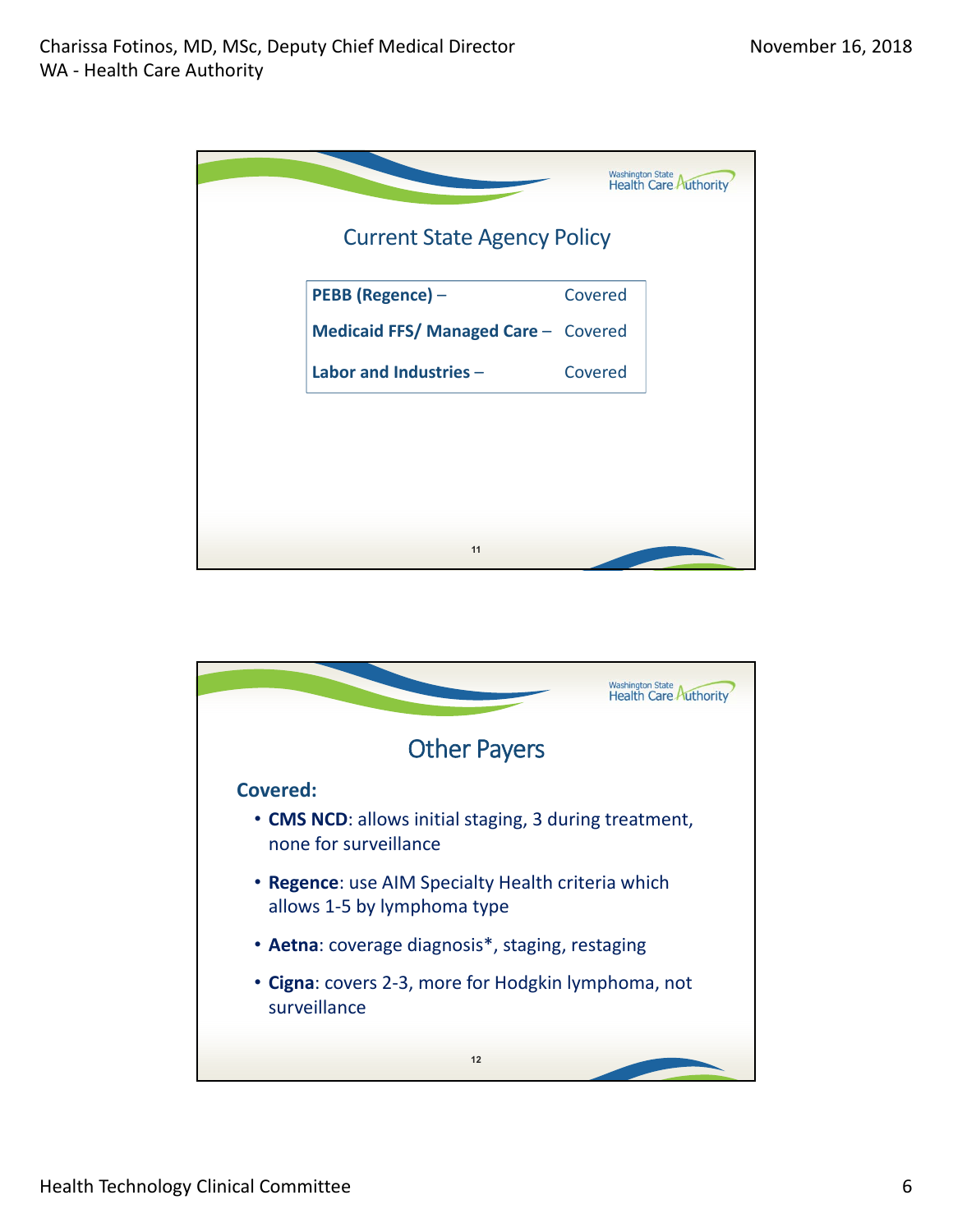

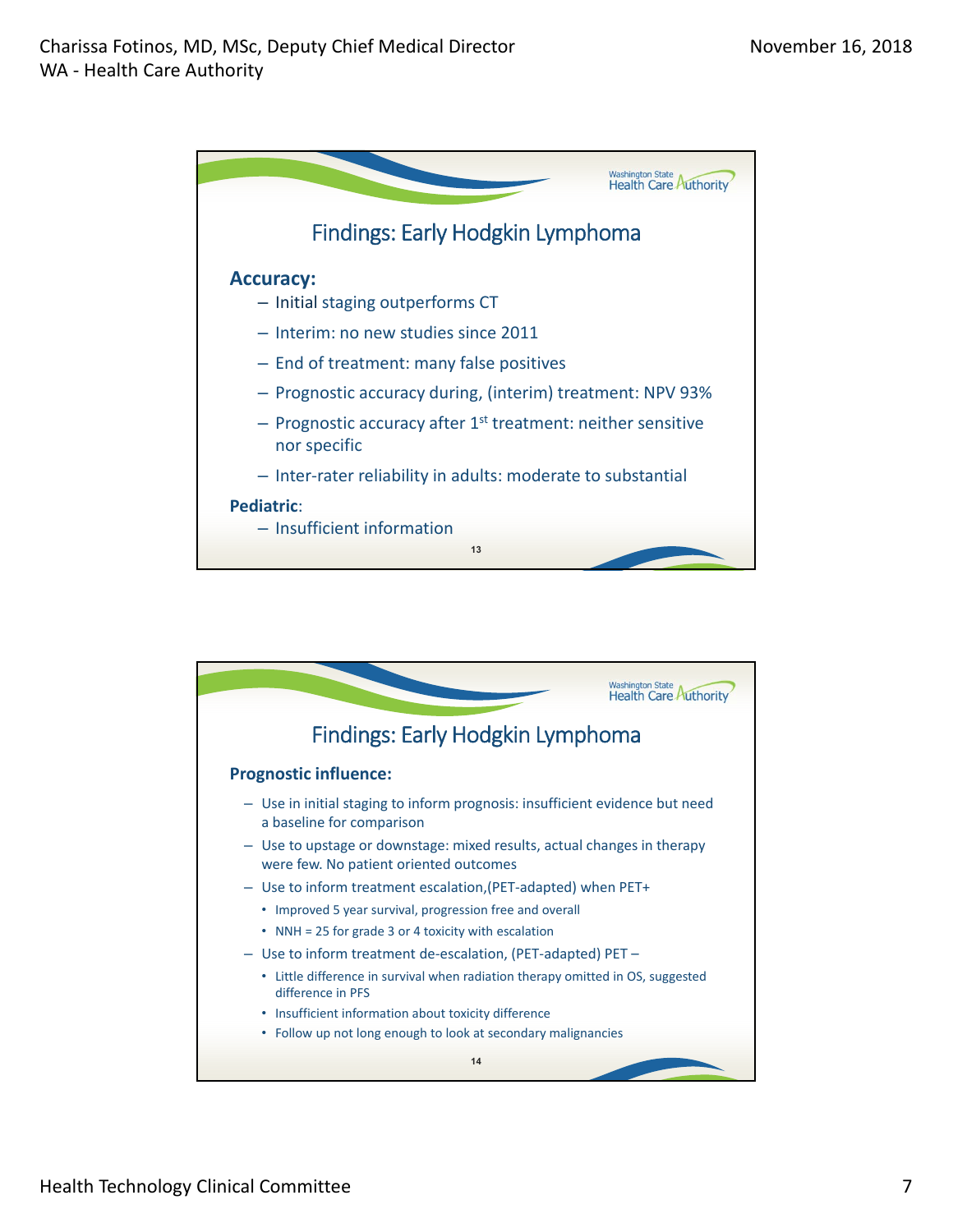

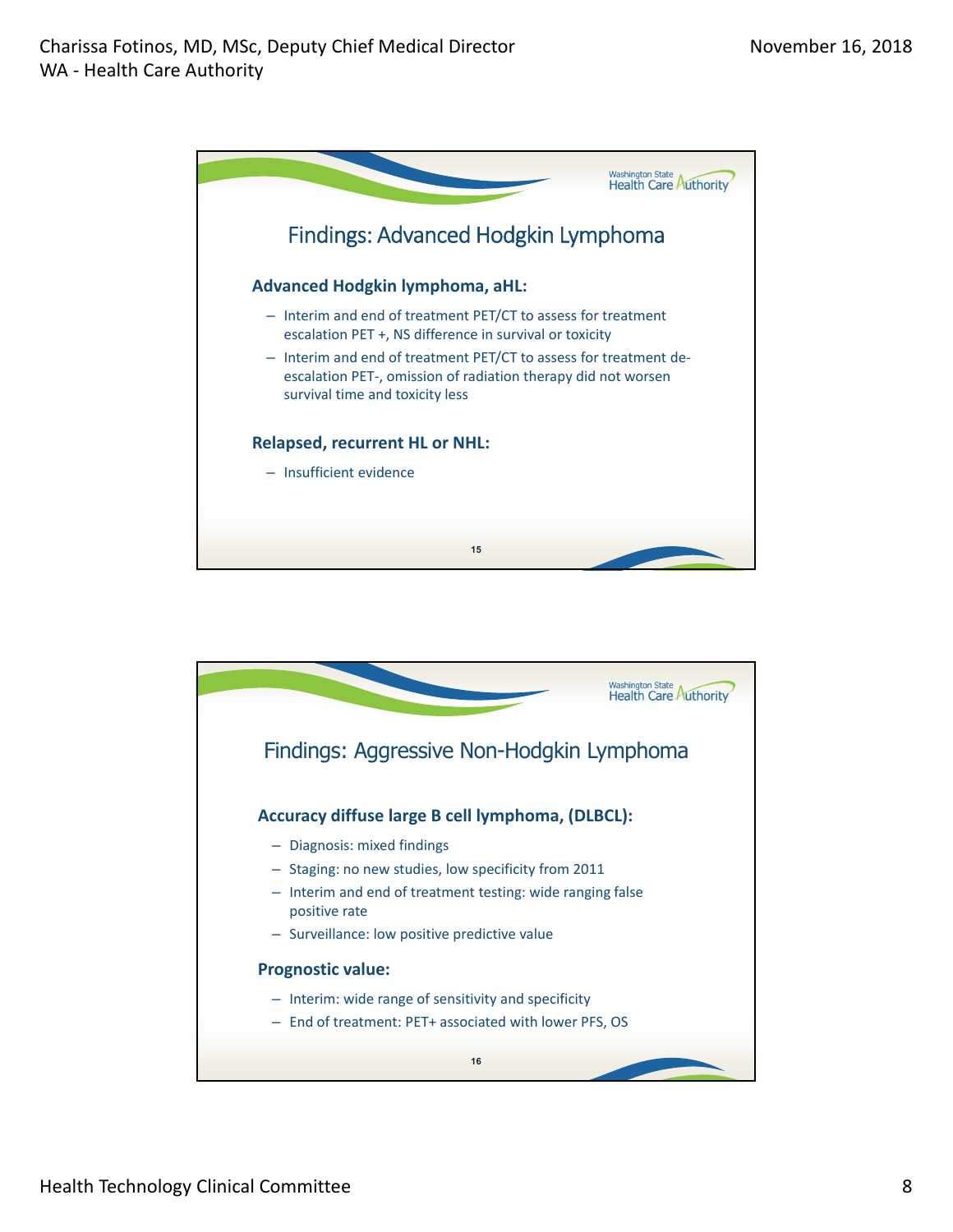

| <b>Safety</b>                                                                                                     |                                                 |  |
|-------------------------------------------------------------------------------------------------------------------|-------------------------------------------------|--|
| <b>Fvent</b>                                                                                                      | <b>Radiation reading,</b><br>millisievert (mSv) |  |
| Single dose, fatal within weeks                                                                                   | 10,000                                          |  |
| Typical doseage recorded in those Chernobyl workers who<br>died within a month.                                   | 6,000                                           |  |
| Single does which would kill half of those exposed to it within<br>a month                                        | 5,000                                           |  |
| Single doseage which would cause radiation sickness,<br>including nausea, lower white blood cell count. Not fatal | 1,000                                           |  |
| Accumulated doseage estimated to cause a fatal cancer<br>many years later in 5% of people                         | 1,000                                           |  |
| Max radiation levels recorded at Fukushima plant yesterday,<br>per hour                                           | 400                                             |  |
| Exposure of Chernobyl residents who were relocated after<br>the blast in 1986                                     | 350                                             |  |
| Recommended limit for radiation workers every five years                                                          | 100                                             |  |
| Lowest annual dose at which any increase in cancer is<br>clearly evident                                          | 100                                             |  |
| CT scan: heart                                                                                                    | 16                                              |  |
| CT scan: abdomen & pelvis                                                                                         | 15                                              |  |
| Dose in full-body CT scan                                                                                         | 10                                              |  |
| Airline crew flying New York to Tokyo polar route, annual<br>exposure                                             | 9                                               |  |
| Natural radiation we're all exposed to, per year                                                                  | $\overline{2}$                                  |  |
| CT scan: head                                                                                                     | $\overline{2}$                                  |  |
| Spine x-ray                                                                                                       | 1.5                                             |  |
| Radiation per hour detected at Fukushimia site, 12 March                                                          | 1.015                                           |  |
| Mammogram breast x-ray                                                                                            | 0.4                                             |  |
| Chest x-ray                                                                                                       | 0.1                                             |  |
| Dental x-ray                                                                                                      | 0.005                                           |  |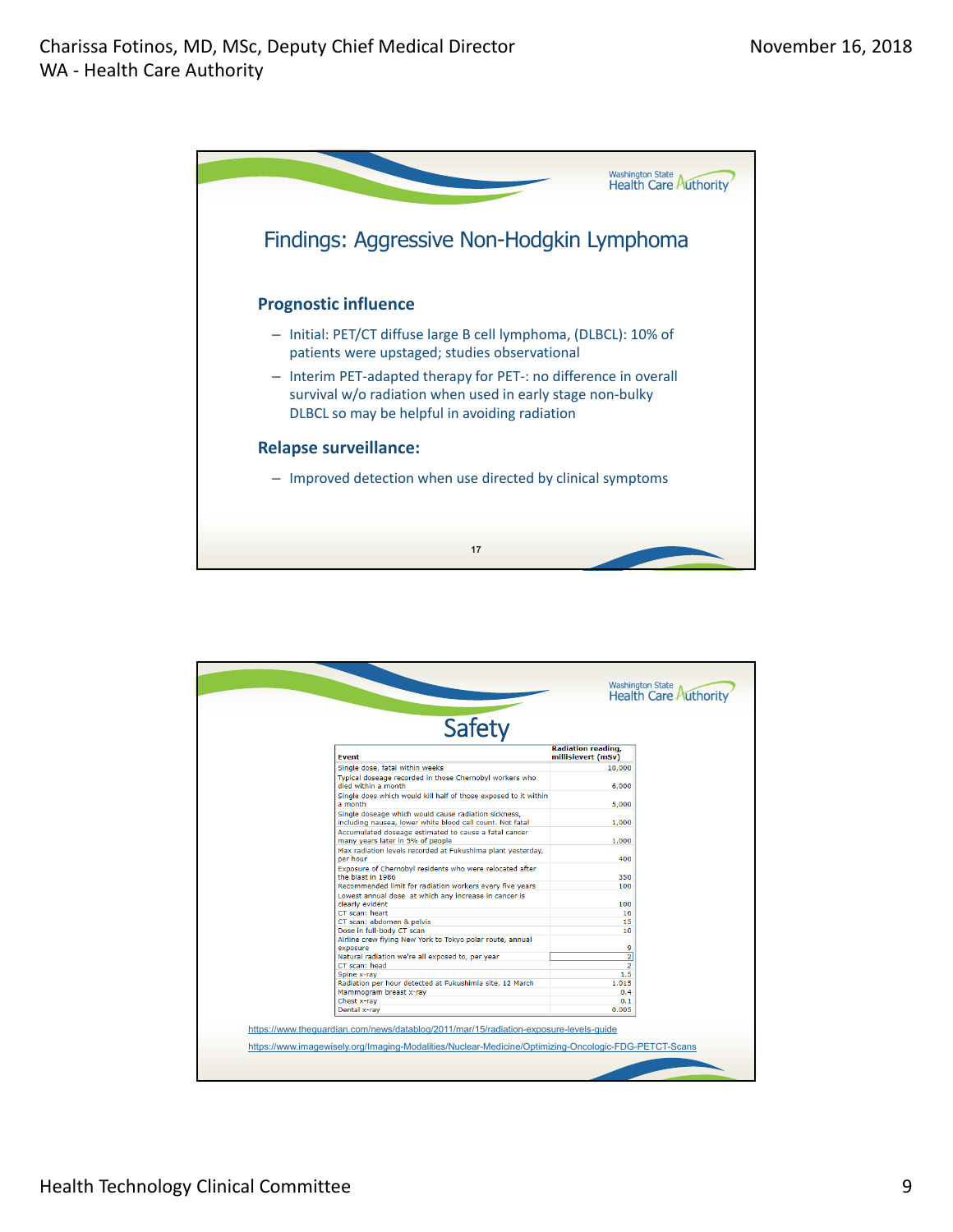

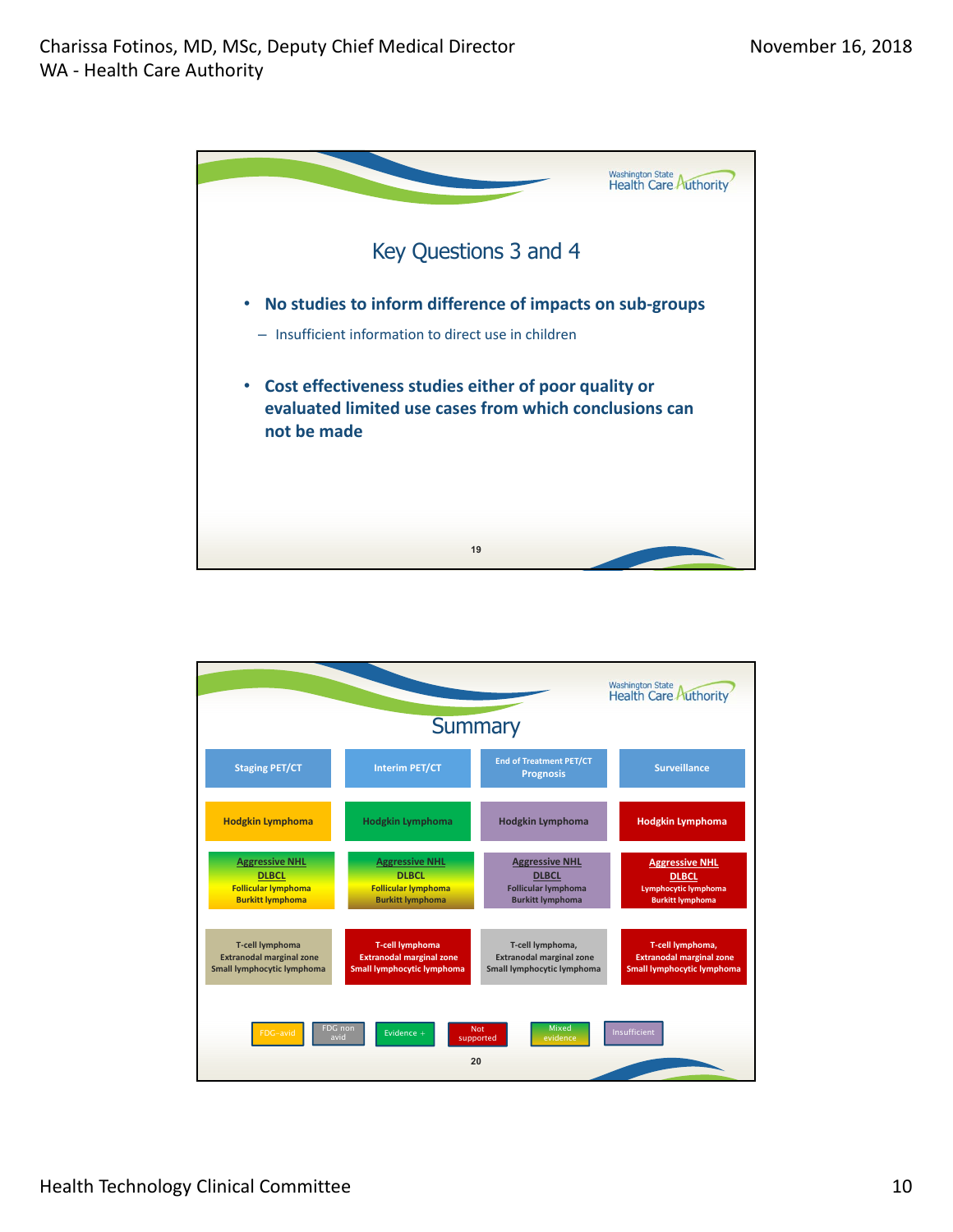